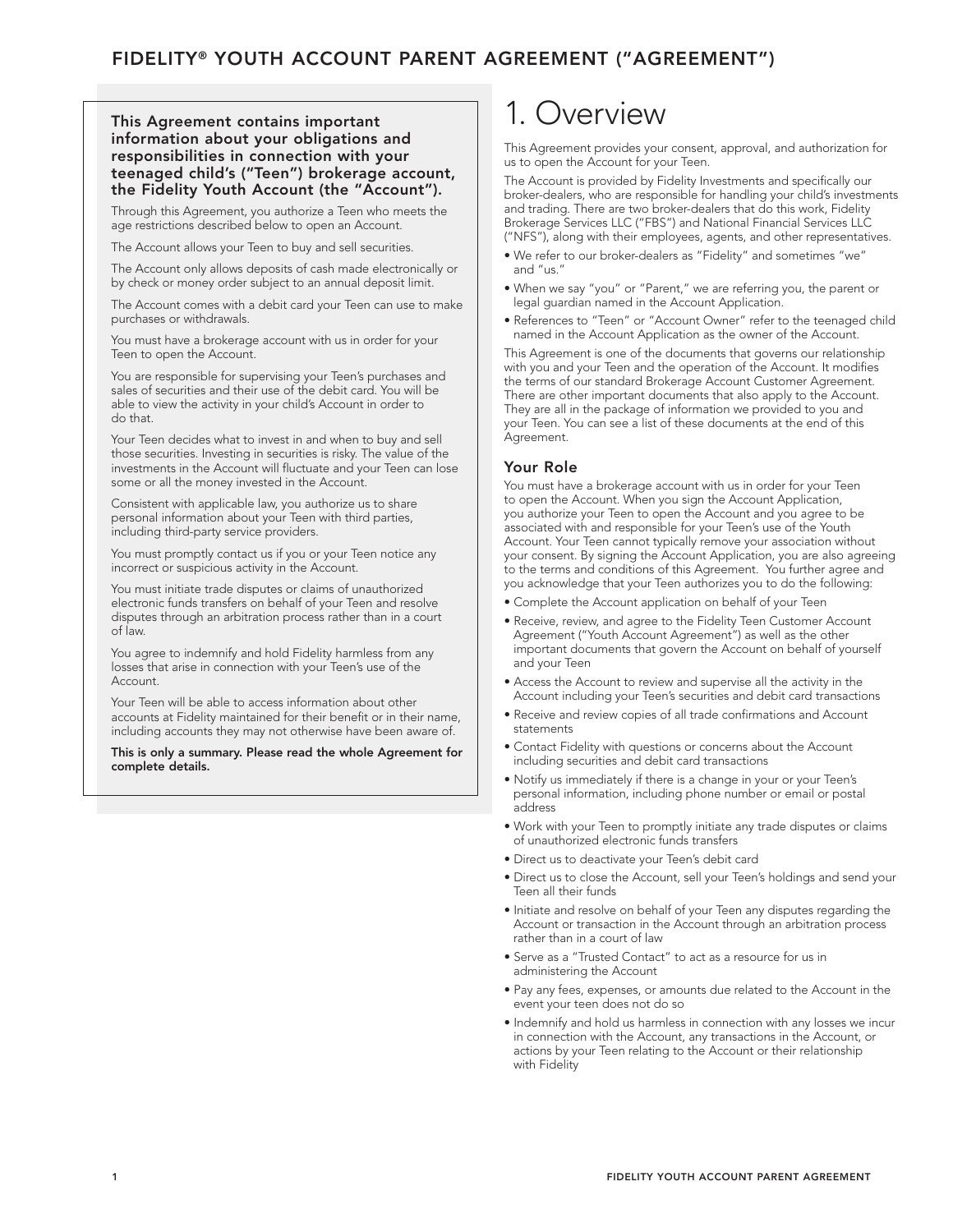## Your Teen's Role

By opening the Account, your Teen agrees to

- Review the information in the Account Application that you completed to make sure it is accurate
- Review and agree to the Youth Account Agreement and the other documents that govern the Account
- Communicate primarily with Fidelity electronically and use our mobile application to access the Account and buy and sell securities
- Pay any Account fees, expenses, or amounts due related to the **Account**
- Keep their Account number, username, password, and any devices, such as mobile phones, they use to access the Account secure
- Notify us immediately if there is a change in their personal information, including their phone number or email or postal address
- Ask you to contact us if there are questions about the activity in the Account and to resolve disputes with us through an arbitration process rather than in a court of law

## Our Role

When we accept your Teen's Account Application, we agree to serve as their broker and maintain a brokerage account for them subject to the terms of this Agreement and other agreements listed below. At your Teen's direction, we will purchase and sell securities for them and, consistent with the limitations in this Agreement, provide the other services described in the Brokerage Account Customer Agreement.

# 2. Important Considerations

## Securities Trading

The Account allows your Teen to buy and sell certain securities that are publicly traded in the United States. This includes:

- Most exchange-listed National Market System ("NMS") securities. These include securities you are probably familiar with: shares issued by large and small public companies listed on an exchange for purchase by the public.
- Shares of Fidelity mutual funds including Fidelity ZERO expense ratio index mutual funds and Fidelity money market mutual funds including the money market fund used as the Account's core position.

Your Teen can also purchase a fraction of a share of most NMS securities. Your Teen cannot purchase securities other than those described above (for example, third-party mutual funds, corporate bonds, municipal securities, and Treasuries cannot be purchased). Also, there are certain types of NMS securities your Teen cannot trade or hold in the Account. These include shares of real estate investment trusts, convertibles, and leveraged and inverse exchange-traded funds. There are also certain trading features that are unavailable, including options and margin trading. For more details about these limitations, which may be changed at any time in Fidelity's sole discretion without advance notice to you, please refer to the Fidelity Youth Account: Frequently Asked Questions. You can find more information about securities trading generally as well as fractional share trading in the Brokerage Account Customer Agreement.

You acknowledge the foregoing and authorize your Teen to purchase whole and fractional shares of these securities on their own.

## Debit Card

The Account comes with a debit card your Teen can use to make purchases and withdraw funds. This feature is covered by a separate Debit Card Agreement. Your Teen must set up a mobile alert using your mobile phone number so that you receive notice of your Teen's debit card transactions. There are limits on the amount and frequency of debit card transactions, including the amount your Teen can withdraw using the debit card at any one time and total amount

in any given day. This limit may be changed at any time in Fidelity's sole discretion without advance notice to you or your Teen. There are no other cash management features available to your Teen. For more details about these limitations, please refer to the Fidelity Youth Account: Frequently Asked Questions.

You acknowledge that your Teen will be issued a debit card and you authorize your Teen to use the card to make purchases and withdrawals from the Account on their own and to utilize all the card's ancillary features, services, and capabilities.

Either you or your Teen may cancel the debit card at any time. Closing the Account will also result in deactivation of the debit card.

## Limitations on Deposits and Withdrawals

The Account only allows deposits of cash made electronically or by check or money order subject to an annual deposit limit. For more details about this limitation, please refer to the Fidelity Youth Account: Frequently Asked Questions. This limit may be changed at any time in Fidelity's sole discretion without advance notice to you or your Teen.

Transfers of securities in kind into or out of the Account are prohibited. If your Teen wants to transfer some or all of their holdings to another brokerage account, the position(s) must be sold and the proceeds distributed to them, which could have tax implications.

## Shareholder Rights

As a shareholder, your Teen has certain rights and obligations in connection with things like proxies, tender offers, and other types of corporate actions. Notice of these events will be sent to your Teen and your Teen is responsible for deciding if she or he wants to respond and how. You agree to work with your Teen to help them understand the corporate action, consider their options, and decide what to do.

## Other Fidelity Accounts

Your Teen will have access to information about (but not the ability to trade in) other accounts at Fidelity maintained for their benefit or in their name, including accounts they may not otherwise have been aware of. These include: (i) any account established under the Uniform Gift to Minors Act (UGMA) or the Uniform Transfer to Minors Act (UTMA) where you Teen is the named beneficiary, (ii) any UGMA or UTMA 529 account where your Teen is the named beneficiary, (iii) any Roth Individual Retirement Account (IRA) for Minors established for your Teen, and (iv) any IRA where the original account holder is deceased and the assets have passed to your Teen as the named beneficiary on the account. This access will continue until your Teen reaches the age of majority and transitions the Account in accordance with the process outlined in the Minimum Age Requirements and Account Graduation section of this Agreement.

You acknowledge the foregoing and authorize your Teen to have access to this information. In situations where you may not be able to provide this authorization yourself (e.g., an UGMA account where you are not the custodian), you warrant and represent that you have consulted the individual empowered to provide such consent and obtained that consent and that Fidelity is entitled to rely on your representation and warranty to the same extent as if we had obtained that consent directly from such individual.

#### Supervision

You agree to promptly review your Teen's trading and debit card activity and to contact us immediately in the event that you have any questions or concerns or to request that your Teen's ability to trade securities or use their debit card be suspended (i.e., your Teen will not be able to transact using the debit card). You understand and agree that Fidelity will not monitor or supervise your Teen's Account activity (i.e., the securities transactions or debit card transactions that your Teen engages in) and will only act in response to your request.

#### Indemnification

You agree to defend, indemnify, and hold Fidelity harmless from and against any and all damages and losses based on, arising out of or otherwise in connection with any claim (threatened or actual) made by a third party in connection with the Account or any action or inaction or transaction by you or your Teen relating to the Account.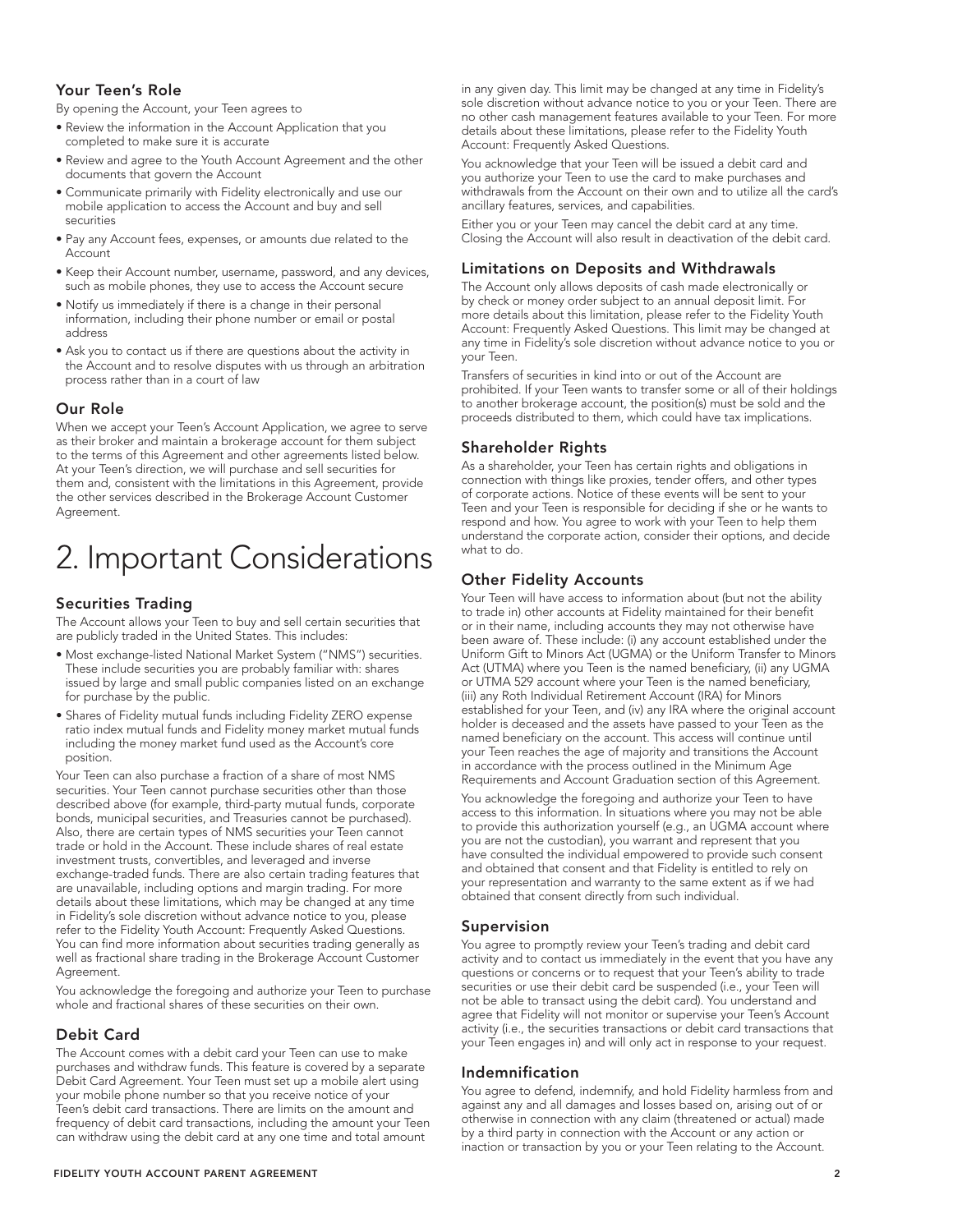You further agree to hold Fidelity harmless, absolve Fidelity of any liability, and assume sole and complete responsibility for any and all damages and losses you or your Teen may incur that result directly or indirectly from your Teen's use of the Account. You further agree to defend, indemnify, and hold Fidelity harmless from and against any and all damages and losses based on, arising out of or otherwise in connection with your Teen's disavowal of the Youth Account Agreement, or any provision of it or any other applicable agreement listed below or any of the transactions in the Account.

This Section will survive the expiration or termination of this Agreement.

#### Electronic Communications

This Account is intended for Teens and Parents who agree to receive communications from us electronically. This means that our communications to you and your Teen will be through email or other digital communication rather than by U.S. Mail. For us to do this, you have to consent to receiving communications electronically. While you are not required to receive communications electronically, we will not be able to open an Account for your Teen unless you provide the consent that follows.

You acknowledge that all documents will be delivered to you electronically and that these documents will contain information regarding your personal financial matters ("Personal Financial Information") about you and your Teen, and you consent to the delivery of such documents and Personal Financial Information by email or other electronic means. Your consent is effective until either you receive notice to the contrary from us or you revoke it, in which case you will receive paper copies of such documents and information by U.S. Mail. To manage your delivery preferences (including to revoke your consent to receive documents electronically and request paper copies) or update your email address, log in to Fidelity.com or contact us in writing at Fidelity Investments, Client Services, PO Box 770001, Cincinnati, OH 45277-0045. Your consent covers all documents and materials we may send you including, but not limited to, tax forms, Account statements, trade confirmations, prospectuses, shareholder financial reports, proxy materials, and other documents for this Account. Currently available tax forms may include all 1099, MBS, 5498, 5498-SA, and California 592B forms. Additional tax forms may be added in the future.

We will notify you by email or other electronic means when a document eligible for electronic delivery is available. The notification will include either the document or information about where the document can be accessed and how to access it. Access to most documents is through Fidelity.com.

You must provide us with a valid email address, inform us when it changes, and have Internet access via a browser with Adobe® Acrobat® Reader software that is JavaScript-enabled. Adobe® Acrobat® Reader software is available for download at no cost at Adobe.com. If you do not have a valid email address or the ability to access and retain PDF and HTML documents, do not open the Account. By continuing your enrollment in electronic delivery, you confirm that you meet the foregoing requirements.

Please contact us to report any problem with electronic delivery of any document type, to receive information about how to request a paper copy of any electronic document free of charge, or if you have any questions about our electronic delivery offering.

By opening the Account and returning the completed Account application, you are confirming your consent to electronic delivery of all your account documents on behalf of you and your Teen.

## Source of Funds and Tax Considerations

You acknowledge that the funds in the account belong to your Teen. You should consider the tax consequences of funding the Account for you and/or your Teen. Earnings on the Account may require your Teen to file a tax return and pay taxes on those earnings, or, if you and your Teen meet certain requirements, you may elect to include such earnings on your tax return and pay the applicable taxes. Furthermore, if you or another person provide the funds used to open the Account, such amount may be subject to gift taxes. The

foregoing is only a summary of some of the tax consequences of opening an Account. You should consult your tax advisor regarding the federal, state, and local tax consequences of opening an Account with respect to your and your Teen's particular situation.

#### Collection and Use of Personal and Other Information

In connection with the Account, we collect, use, and share information about your Teen. For example, we collect, use, and share information about your Teen to verify your Teen's identity, to promote and provide products and services to your Teen, to service your Teen's Account, for security and operational purposes, to fulfill our legal and regulatory obligations, and for our other business purposes. We obtain information about your Teen directly from you and your Teen, as well as from other sources, such as third-party data providers. We share information about your Teen with our affiliates and third parties including our service providers. For more information about our privacy practices regarding the collection, use, and sharing of information, please see the Fidelity Investments Privacy Notice and our Privacy Policy, both of which are available at Fidelity.com/privacy-policy. In addition, the Brokerage Account Customer Agreement and other documents and disclosures provided in connection with the Account or certain features of the Account (such as the debit card) may contain additional information about our collection, use, and sharing of certain information. You consent to our collection, use, and sharing of information about your Teen as described in the Privacy Notice, our Privacy Policy, the Brokerage Account Customer Agreement, and other account-related documents and disclosures, and you authorize us (and our service providers and agents) to obtain information about your Teen for our business purposes.

If your Teen uses certain features in our websites, mobile applications, and other digital offerings, we may ask permission to collect certain specific information from them or their device, such as their location. You agree that if your Teen provides us with such permission or otherwise enables us to collect that information, you consent to our collection of that information.

In certain situations, we provide information about your Teen and the Account (including activity in the Account) to one or more consumer reporting agencies. For more information, please see the Brokerage Account Customer Agreement. You consent on your Teen's behalf to our sharing of such information.

You consent on your Teen's behalf to allow us to collect your Teen's voiceprint if your Teen enrolls in our Fidelity MyVoice® service. Fidelity MyVoice® is a free service that allows us to authenticate your Teen using his or her voiceprint, which will allow them to interact with us more securely and conveniently if they contact us by telephone.

#### Minimum Age Requirements and Account Graduation

The Account is intended for Teens who are between the ages of thirteen and seventeen. We will not open an Account for a Teen younger than thirteen. Once your Teen reaches the age of majority (currently eighteen) we will work with them to transition the Account. Among other things, this means your Teen will have to agree to a new set of documents governing our relationship. You will not be associated with this new account. If your Teen does not transition the Account, we will deactivate the debit card, prohibit deposits, and restrict your Teen's ability to make additional purchases of securities. Until your Teen transitions the Account, you will still be associated with and have access to the Account.

## Closing Your Account or Changing the Associated Parent

We can close the Account, or terminate any Account feature, at any time, for any reason, and without prior notice. You or your Teen can close the Account or terminate any Account feature by contacting us. You or your Teen can also request that the assets in the Account be disbursed as long as they remain in your Teen's name.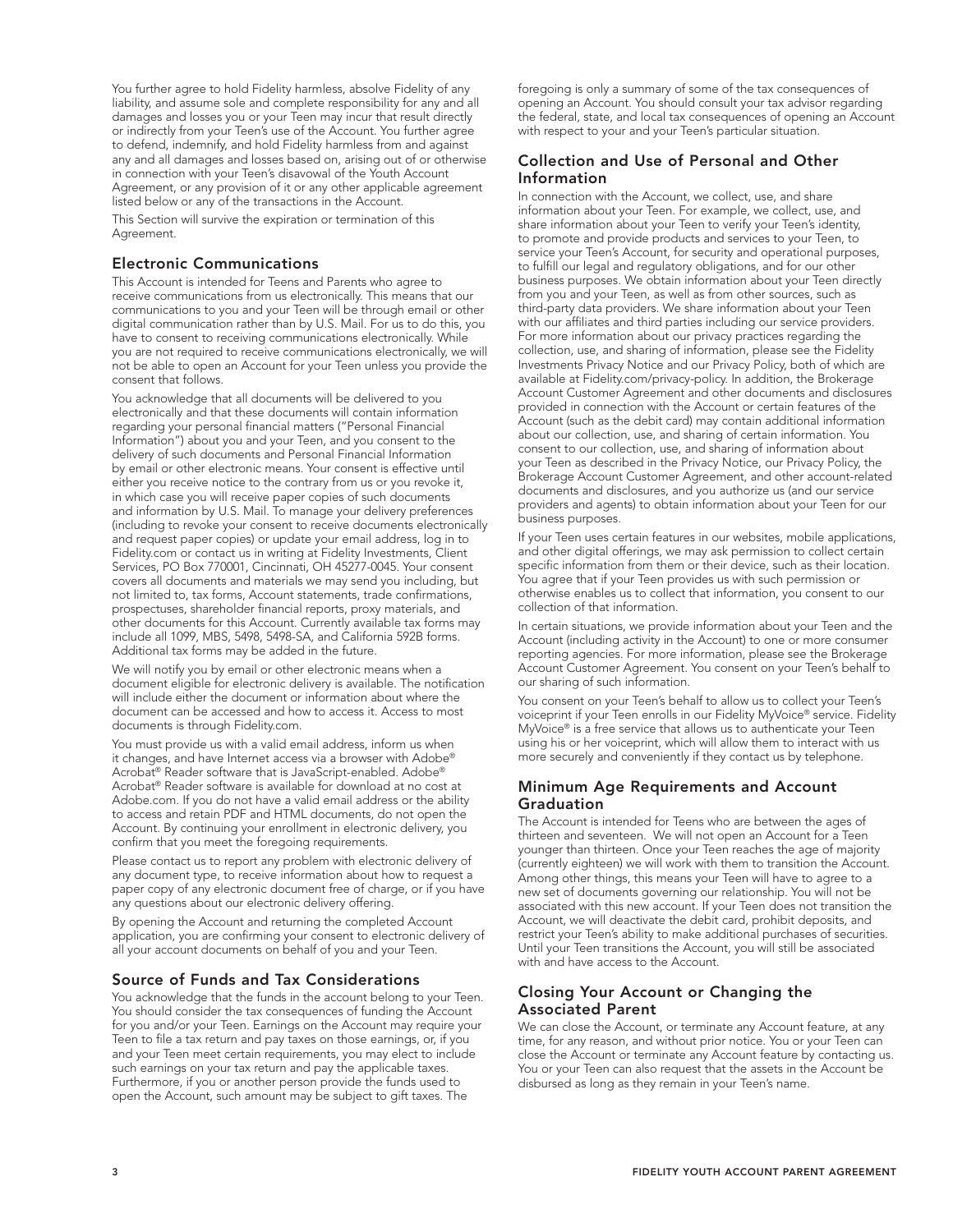the funds in the Account, or identify another Parent to be associated with it. In the event that the Parent associated with the Account changes, the new Parent will be required to receive, review, and agree to the terms and conditions of this Agreement and the Youth Account Agreement as well as the other documents that govern the Account. You must notify us immediately in the event that your Teen is for any reason unable to perform their responsibilities so that we may close the Account. Other Documents Governing the Account In addition to this Agreement, there are a number of other documents that apply to the Account, all of which you agree to both in your personal capacity and on behalf of your Teen when you complete the Account Application and return it to us:

Your Teen must notify us promptly in the event that you become disabled, die, or are otherwise unable to perform your supervisory responsibilities under this or any other applicable agreement. You must notify us immediately if there is a change in your relationship to your Teen that would affect your ability to perform your obligations under this Agreement. Because a Parent must be associated with the Account, we will work with your Teen to close the Account, transfer

- Account Application captures information about you and your Teen
- Fidelity Youth Account Customer Agreement provides terms and conditions to which your Teen must agree in order to use the Account
- Brokerage Account Customer Agreement contains the terms and conditions that apply to the Account and your Teen's relationship with Fidelity
- Guide to Brokerage and Investment Advisory Services at Fidelity explains the differences between our role as a broker and the investment advisory services provided by our affiliates
- Brokerage Commission and Fee Schedule contains information about the fees and expenses applied to the Account and transactions your Teen may make
- Privacy Notice explains how we handle your personal information and your Teen's personal information
- Business Continuity Notice provides information about our business continuity plans
- Fidelity Government Money Market Mutual Fund Prospectus contains information about the mutual fund that is used as the Account core position
- Important Information About Fidelity Brokerage Services provides information about our products and services as well as the conflicts of interest that arise as part of our business
- Debit Card Agreement contains the terms and conditions that apply to your Teen's debit card
- Alerts User Agreement governs receipt of account alert notifications sent via wireless devices and other electronic means
- Electronic Services Customer Agreement governs use of our electronic services
- Fidelity Brokerage Services Customer Relationship Summary provides information about our relationship with you and your Teen
- Fidelity Personal and Workplace Advisors LLC Customer Relationship Summary – provides information about our relationship with you and your Teen
- Fidelity Brokerage Services Products, Services, and Conflicts of Interest – provides information about our products and services as well as the conflicts of interest that arise as part of our business

In the event of a conflict between any of the terms of the documents listed above and this Agreement, this Agreement shall control.

## Complying with Applicable Laws and **Regulations**

In keeping with federal and state laws, and with securities industry regulations, you agree to notify us in writing if any of the following occur (with all terms in quotes defined as being within the meaning of the Securities Act of 1933):

- if you are, or later become, an employee or other "associated person" of a stock exchange, a member firm of an exchange or the Financial Industry Regulatory Authority (FINRA), a municipal securities dealer, or Fidelity or any Fidelity "affiliate"
- if you are, or later become, an "affiliate" or "control person" with respect to any security held in the Account
- if any transactions in the Account regarding securities whose resale, transfer, delivery, or negotiation must be reported under state or federal laws
- You also agree:
- if you are, or later become, an "associated person" of a member firm of an exchange or FINRA, that you have obtained consent of the "employer member," and you authorize Fidelity upon request by an employer member to transmit copies of confirmations and statements, or the transactional data contained therein, with respect to all your accounts, including all accounts subject to FINRA rules and unit investment trusts, municipal fund securities, and qualified programs pursuant to Section 529 of the Internal Revenue Code
- comply with all policies and procedures concerning "restricted" and "control" securities that we may require
- comply with any insider trading policies that may apply to you as an employee or "affiliate" of the issuer of a security

We will assume that any securities or transactions in your Teen's Account are not subject to the laws and regulations regarding "restricted" and "control" securities unless you or your Teen specifically tell us otherwise.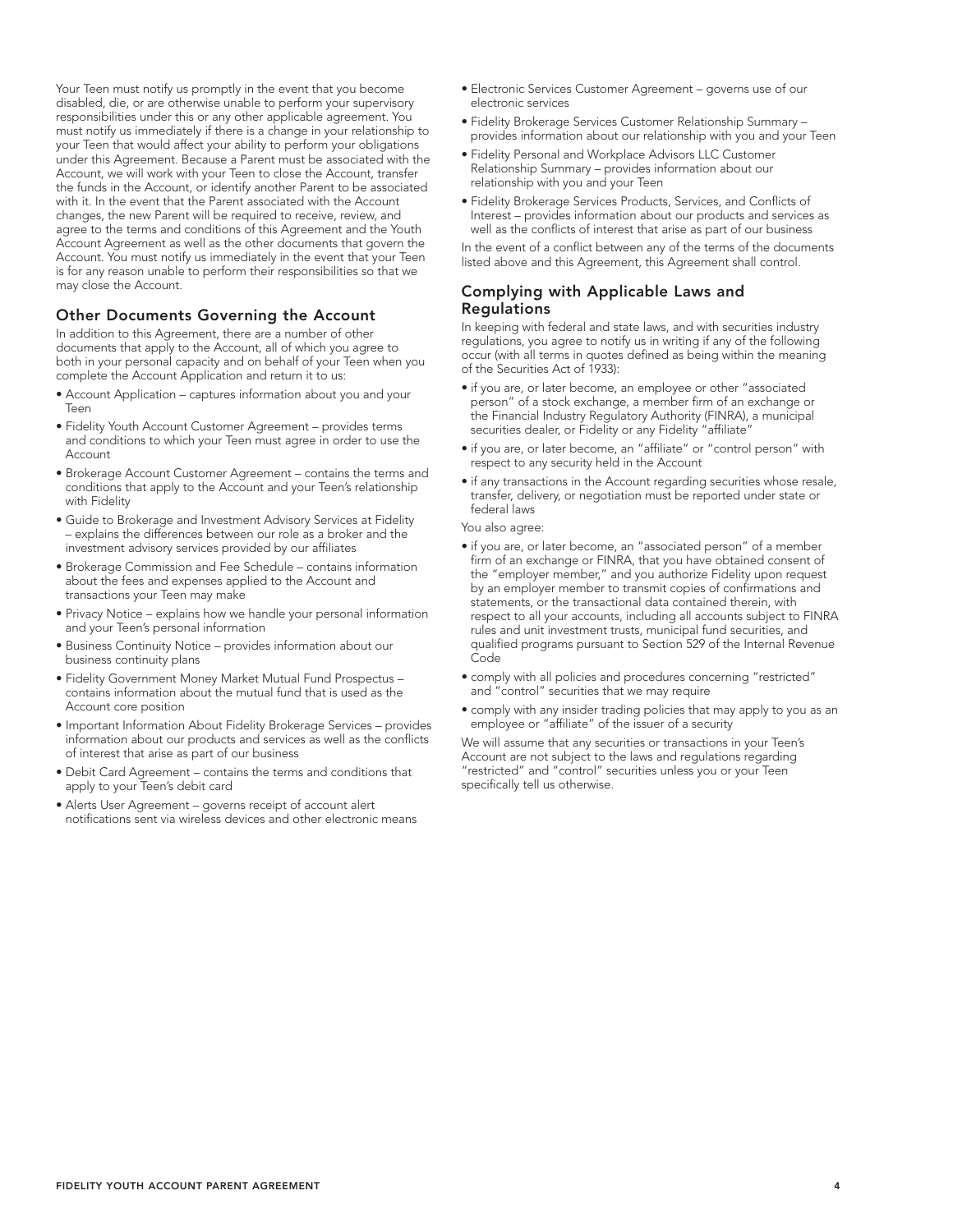## Resolving Disputes—Arbitration

This Agreement contains a pre-dispute arbitration clause that applies to this Agreement and the Brokerage Account Customer Agreement. Under this clause, to which you agree individually and as representative of your Teen, you must bring or pursue any claim related to the Account to arbitration instead of a court of law; as a minor, your Teen cannot pursue any such claims, and you must therefore bring them to arbitration on your Teen's behalf. You and Fidelity further agree as follows:

- A. All parties to this agreement are giving up the right to sue each other in court, including the right to a trial by jury, except as provided by the rules of the arbitration forum in which a claim is filed.
- B. Arbitration awards are generally final and binding; a party's ability to have a court reverse or modify an arbitration award is very limited.
- C. You agree to accept full parental liability for any action of your Teen related to the Account and agree to appear on behalf of your Teen in any and all arbitration proceedings.
- D.The ability of the parties to obtain documents, witness statements, and other discovery is generally more limited in arbitration than in court proceedings.
- E. The arbitrators do not have to explain the reason(s) for their award unless, in an eligible case, a joint request for an explained decision has been submitted by all parties to the panel at least 20 days prior to the first scheduled hearing date.
- F. The panel of arbitrators may include a minority of arbitrators who were or are affiliated with the securities industry.
- G.The rules of some arbitration forums may impose time limits for bringing a claim in arbitration. In some cases, a claim that is ineligible for arbitration may be brought in court.
- H.The rules of the arbitration forum in which the claim is filed, and any amendments thereto, shall be incorporated into this agreement.

All controversies that may arise between you, your Teen, and us concerning any subject matter, issue or circumstance whatsoever (including, but not limited to, controversies concerning any account, order, distribution, rollover, advice interaction, or transaction, or the continuation, performance, interpretation or breach of this or any other agreement between you and us, whether entered into or arising before, on or after the date this account is opened) shall be determined by arbitration through the Financial Industry Regulatory Authority (FINRA) or any United States securities self-regulatory organization or United States securities exchange of which the person, entity or entities against whom the claim is made is a member, as you may designate. If you commence arbitration through a United States self-regulatory organization or United States securities exchange and the rules of that organization or exchange fail to be applied for any reason, then you shall commence arbitration with any other United States securities self-regulatory organization or United States securities exchange of which the person, entity or entities against whom the claim is made is a member. If you do not notify us in writing of your designation within five (5) days after such failure or after you receive from us a written demand for

arbitration, then you authorize us to make such designation on your behalf. The commencement of arbitration through a particular self-regulatory organization or securities exchange is not integral to the underlying agreement to arbitrate. You understand that judgment upon any arbitration award may be entered in any court of competent jurisdiction.

No person shall bring a putative or certified class action to arbitration, nor seek to enforce any predispute arbitration agreement against any person who has initiated in court a putative class action; or who is a member of a putative class action who has not opted out of the class with respect to any claims encompassed by the putative class action until: (i) the class certification is denied; or (ii) the class is decertified; or (iii) the customer is excluded from the class by the court. Such forbearance to enforce an agreement to arbitrate shall not constitute a waiver of any rights under this agreement except to the extent stated herein.

#### Your Further Attestation and Agreement

By completing the Account Application and returning it to us you acknowledge and agree on behalf of yourself and your Teen to all the terms and conditions herein, as well as all terms and conditions in the other documents listed above that govern the Account, which were provided to you and your Teen along with this Agreement. In addition to the specific provisions of this Agreement, you further attest and agree that:

- 1) You are the parent or legal guardian of the Teen named in the Account Application;
- 2) You have full authority to enter into this Agreement and to authorize your Teen's opening and use of the Account;
- 3) You authorize your Teen to open and use the Account;
- 4) You have reviewed the Account features, including the securities that may be purchased by your Teen and the debit card features and provide prior authorization for and ratification of any transaction your Teen may make relative to their Account;
- 5) You assume full parental liability for any action or inaction of your Teen relative to Fidelity or any of its products and services
- 6) You acknowledge and agree to all the terms and conditions herein as well as in the other documents listed about, which were provided to you along with this Agreement;
- 7) You are responsible for any losses incurred by Fidelity in connection with the Account, including but not limited to any losses arising as a result of your Teen's disavowal of any agreement with Fidelity or any transaction in the Account.